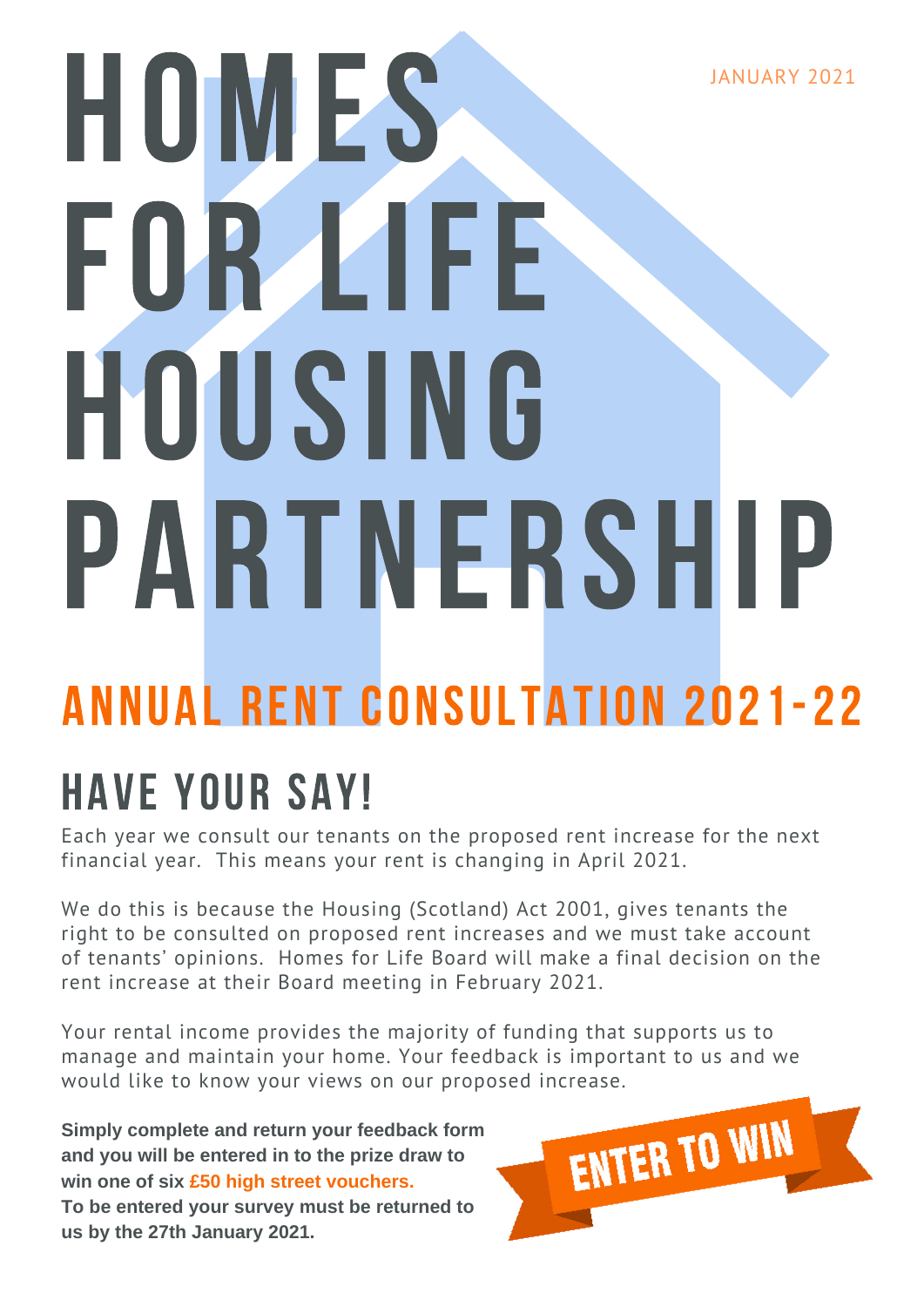# RENT INCREASE PROPOSAL 2021-22

By the end of March 2021 the financial budgets for the year ahead need to be set and agreed by the Board. In setting the budgets all anticipated income and expenditure for the year must be taken into consideration.

What we consider when calculating the rent increase:

- o Service delivery
- Future planned/cyclical maintenance programmes
- Energy Efficiency & Health & Safety
- Affordability
- Business Planning
- Financial viability & Sustainability
- Economic & Inflationary pressures

To ensure we continue to fulfil our strategic objectives and deliver services we propose an annual rent increase of **1.0%** from April 2021, this is an average increase of £3.86 per month.

**For customers residing in one of our 19 ex East Lothian Council properties whose rents have not yet converged, there will be no an additional rent convergence premium applied this year. This means you will only see an overall increase of 1.0% in your annual rent. Additional rent increases will need to be considered again from April 2022 until convergence is achieved.**

# HOW DOES THE PROPOSED INCREASE OF 1.0% look for you

| <b>Property Size</b> | Number of<br><b>Units</b> | <b>Current</b><br>Average<br><b>Weekly Rent</b> | <b>New Average</b><br><b>Weekly Rent</b><br>after 1.0% | Average<br>Increase on<br><b>Weekly Rent</b> | <b>Average Increase</b><br>on Monthly Rent |
|----------------------|---------------------------|-------------------------------------------------|--------------------------------------------------------|----------------------------------------------|--------------------------------------------|
| 1 Bed Flat /1 apt    | 9                         | £76.27                                          | £77.03                                                 | £0.76                                        | £3.31                                      |
| 1 Bed Flat /2 apt    | 88                        | £81.78                                          | £82.59                                                 | £0.82                                        | £3.54                                      |
| 1 Bed House /2 apt   | 16                        | £83.27                                          | £84.11                                                 | £0.83                                        | £3.61                                      |
| 2 Bed Flat / 3 apt   | 62                        | £89.83                                          | £90.73                                                 | £0.90                                        | £3.89                                      |
| 2 Bed House / 3 apt  | 55                        | £94.83                                          | £95.78                                                 | £0.95                                        | £4.11                                      |
| 3 Bed House / 4 apt  | 44                        | £99.58                                          | £100.57                                                | £1.00                                        | £4.32                                      |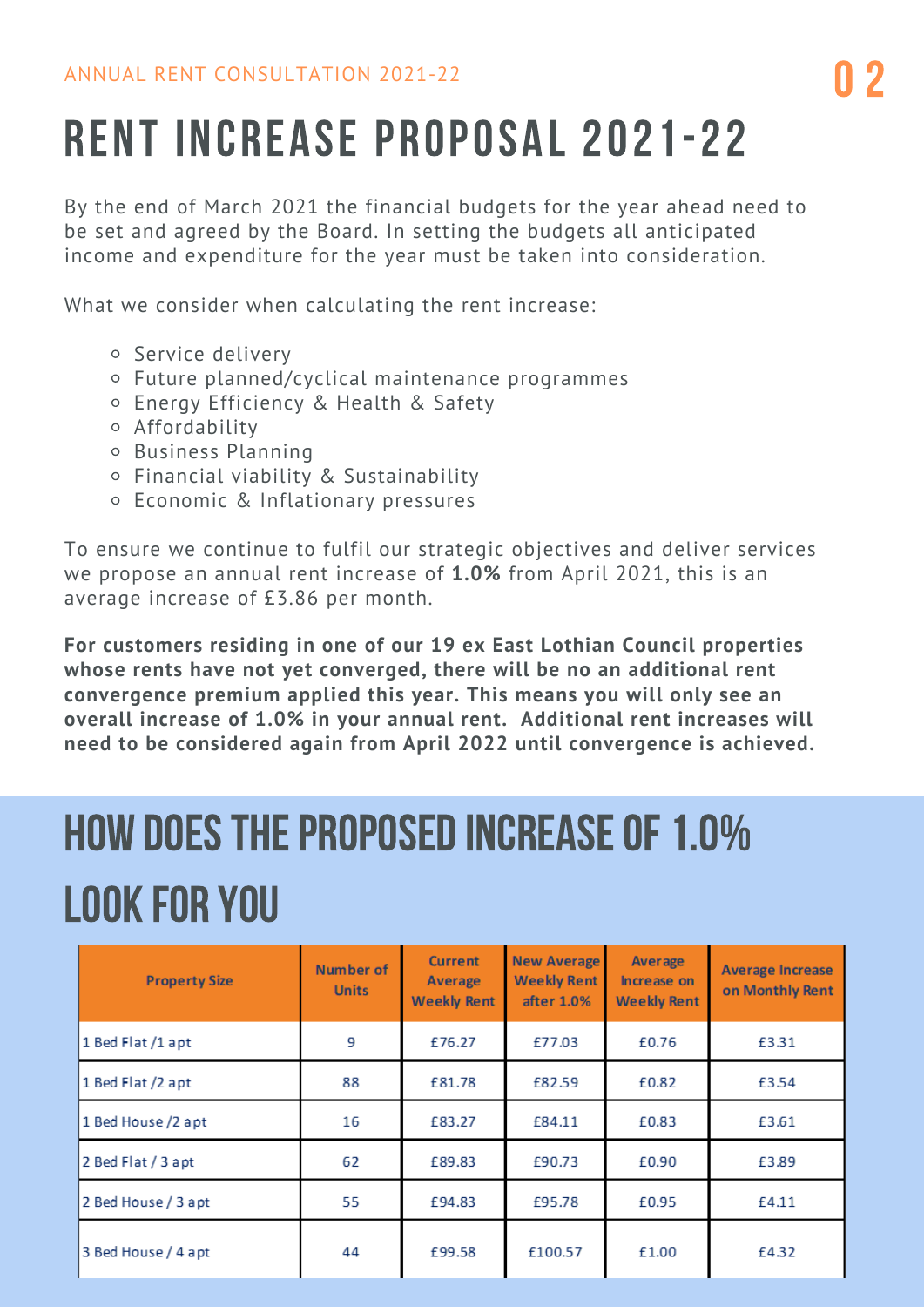### SERVICE DELIVERY

The cost for service delivery includes the cost of staff delivering services, office running costs and utilities, professional services (legal advice, financial services, surveying and other fees), insurance for Homes for Life Housing Partnership stock and a range of other day to day running costs.

## PLANNED/CYCLICAL MAINTENANCE & ENERGY EFFICIENCY AND HEALTH & SAFETY

We plan to spend around £1.5m in 2021/22 on planned and cyclical maintenance. This includes external paint work, fire detection upgrades, replacement kitchens, boilers and necessary energy efficiency improvements. This includes work carried over which could not be completed this year as a result of Covid.

# AFFORDABILITY

We calculate the affordability of our rents using the Scottish Federation of Housing Associations (SFHA) test: *"an affordable rent should be no more than 25% of the net household income".*

The below results suggest the affordability threshold is breached for single person households in one bedroomed properties, though we recognise rents may present affordability challenges for some other households.

#### **Homes for Life's Affordability at 1.0% increase**

| <b>Household Type</b>      | <b>Number of</b><br>bedrooms | % of<br>moderate<br>income<br>spent on<br>rent | <b>Assumed</b><br>weekly<br>income left<br>after rent<br>per week |
|----------------------------|------------------------------|------------------------------------------------|-------------------------------------------------------------------|
| Single person              | 1                            | 25.8%                                          | £238.30                                                           |
| Couple                     | 1                            | 12.9%                                          | £558.15                                                           |
| Pensioner couple           | 1                            | 17.2%                                          | £398.22                                                           |
| Single pensioner           | 1                            | 23.4%                                          | £270.29                                                           |
| Single parent +1 child     | 2                            | 22.4%                                          | £323.63                                                           |
| Single parent + 2 children | $\overline{2}$               | 18.2%                                          | £419.58                                                           |
| Small family +2 children   | $\overline{2}$               | 13.9%                                          | £578.59                                                           |
| Small family +2 children   | 3                            | 14.8%                                          | £572.11                                                           |
| Small family +3 children   | 3                            | 13.0%                                          | £668.06                                                           |

(The above SFHA calculation uses the UK moderate income reported by the Office of National Statistics and the calculation takes into consideration our local authority area.)